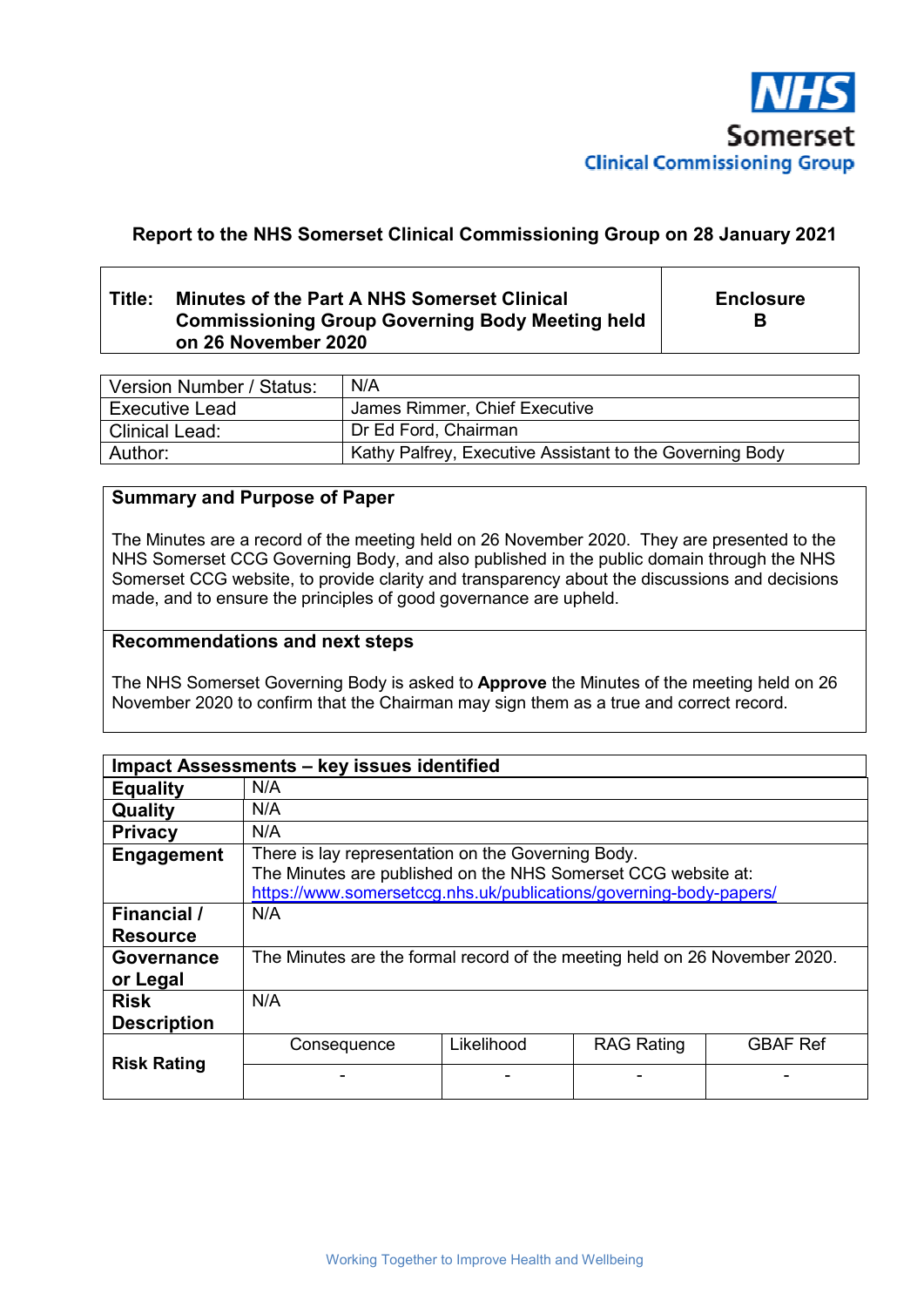

# Minutes of the **Part A** Meeting of the **NHS Somerset Clinical Commissioning Group Governing Body** held on **Thursday, 26 November 2020** via **MS Teams (Virtual Meeting)**

| Present:       | Lou Evans (Acting Chair)                      | <b>Non-Executive Director</b><br><b>CCG Vice Chair and Chair of Audit</b><br>Committee (Lay Member)                                        |
|----------------|-----------------------------------------------|--------------------------------------------------------------------------------------------------------------------------------------------|
|                | <b>Basil Fozard</b>                           | Non-Executive Director, Secondary Care<br>Doctor                                                                                           |
|                | Dr Jayne Chidgey-Clark<br><b>Trudi Grant</b>  | Non-Executive Director, Registered Nurse<br>Director of Public Health, Somerset County<br>Council (to and including item SCCG<br>093/2020) |
|                | David Heath                                   | Non-Executive Director, Patient and Public<br>Engagement (Lay Member)                                                                      |
|                | <b>Alison Henly</b>                           | Director of Finance, Performance and<br>Contracting                                                                                        |
|                | Val Janson                                    | Acting Director of Quality and Nursing<br>(representing Sandra Corry)                                                                      |
|                | <b>Trudi Mann</b>                             | Non-Executive Director, Member Practice<br>Representative                                                                                  |
|                | <b>Grahame Paine</b>                          | Non-Executive Director (Finance and<br>Performance) (Lay Member)                                                                           |
|                | <b>James Rimmer</b>                           | Accountable Officer and Chief Executive                                                                                                    |
| In Attendance: | <b>Judith Goodchild</b><br><b>Maria Heard</b> | Chair, Healthwatch (Observer)<br>Senior Responsible Officer Covid-19, and<br>Programme Director, Fit For My Future                         |
|                | Dr Alex Murray                                | Clinical Director Fit For My Future (to and<br>including SCCG 093/2020)                                                                    |
|                | <b>Allison Nation</b>                         | Associate Director, Digital Strategy (for item<br>SCCG 0/2020)                                                                             |
|                | Sandra Wilson                                 | Observer Lay Member, Chair of Chairs of<br>the Somerset Patient Participation Groups<br>(PPGs)                                             |
| Secretariat:   | <b>Kathy Palfrey</b>                          | Executive Assistant to the Governing Body                                                                                                  |
| Apologies:     | Dr Ed Ford                                    | CCG Chair,<br>GP Partner, Irnham Lodge Surgery,<br>Vice Chair, Health and Wellbeing Board                                                  |
|                | Sandra Corry<br><b>Wendy Grey</b>             | Director of Quality and Nursing<br>Non-Executive Director, Member Practice<br>Representative                                               |

### **SCCG 083/2020 INTRODUCTION**

 Lou Evans, Acting Chair in the absence of Dr Ed Ford, welcomed everyone to the NHS Somerset Clinical Commissioning Group Governing Body meeting.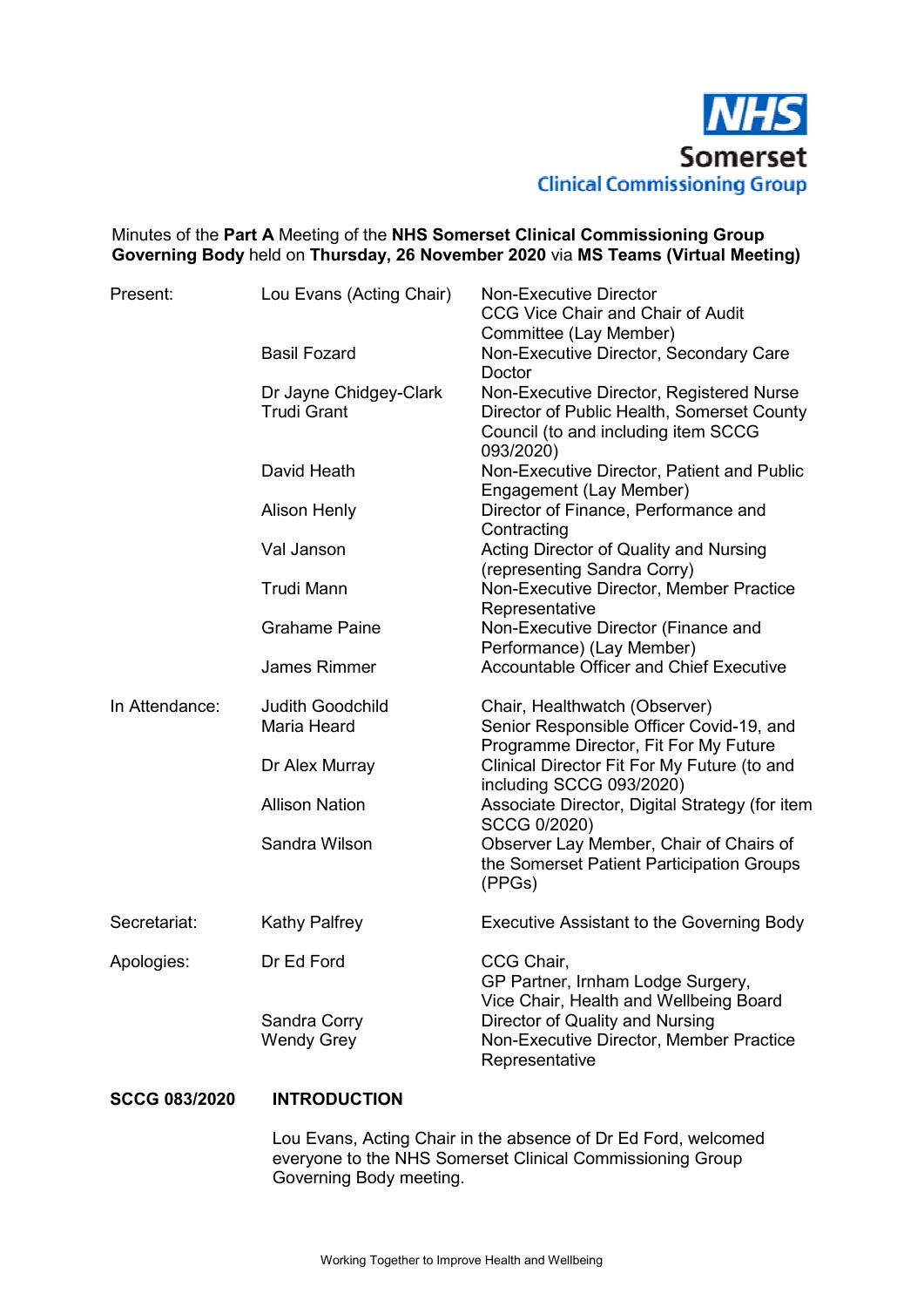#### **SCCG 084/2020 PUBLIC QUESTIONS**

 As we work through the Covid19 period, members of the public are invited to submit their questions in advance to the Governing Body meeting via our website and guidance for how to do this is provided at the following link:

https://www.somersetccg.nhs.uk/publications/governing-body-papers/

 Note: All Public Questions are minuted anonymously unless the person raising the question has provided specific consent for their name to be published.

There were no public questions.

#### **SCCG 085/2020 APOLOGIES FOR ABSENCE**

Apologies for absence had been received from Dr Ed Ford, Sandra Corry and Wendy Grey. Sandra Corry was represented by Val Janson, Acting Director of Quality and Nursing.

#### **SCCG 0086/2020 REGISTER OF MEMBERS' INTERESTS**

 The Governing Body received and noted the Register of Members' Interests, which was a reflection of the electronic database as at 19 November 2020.

David Heath advised that he had ceased to be a Non-Executive Director, Bath and Wells Multi-Academy Trust – the Register will be updated.

Basil Fozard advised that his Interests had been updated but had missed the publication date. Basil Fozard confirmed there were no conflicts of interest in respect of any of the agenda items.

#### **SCCG 087/2020 DECLARATIONS OF INTEREST RELATING TO ITEMS ON THE AGENDA**

 Under the CCG's arrangements for managing conflicts of interest, any member making a declaration of interest may be able to take part in the discussion of the particular agenda item concerned, where appropriate, but is excluded from the decision-making and voting process if a vote is required. In these circumstances, there must be confirmation that the meeting remains quorate in order for voting to proceed. If a conflict of interest is declared by the Chairman, the agenda item in question would be chaired by the Vice Chairman, or – in his absence – another Non-Executive Director.

 There were no declarations of Interest relating to items on the agenda. The quoracy of the meeting was confirmed.

#### **SCCG 088/2020 MINUTES OF THE PART A MEETING HELD ON 24 SEPTEMBER 2020**

 The Meeting received the Minutes of the Part A meeting held on 24 September 2020. By a virtual show of hands, the Minutes were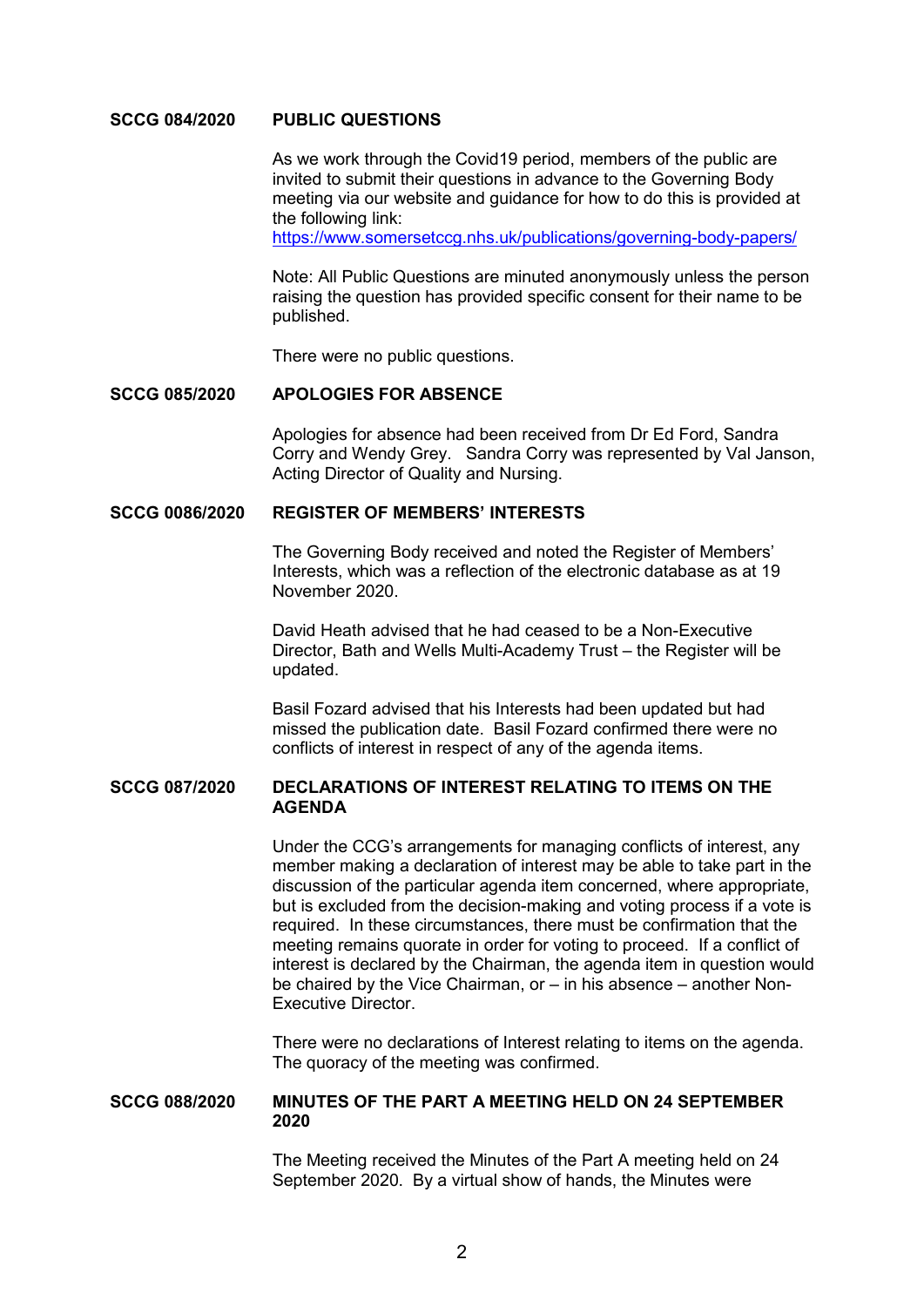approved for signature by the Chairman as a true and correct record, subject to the following amendment:

 Page 17, paragraph below action 781: Amend to read "Dr Jayne Chidgey-Clark stated that she fully understood the concerns that people had raised around travel. However, from a patient safety and quality perspective, Dr Chidgey-Clark felt this was outweighed by the patient safety and staff risks that had also been raised, given that mental health inpatient facilities are a county-wide service and not specific to Wells."

## **SCCG 089/2020 MATTERS ARISING AND ACTION SCHEDULE**

A verbal update was provided against the following action:

 Action 780, Patient Engagement and Community Engagement Indicator assessment: We were informed by NHS EI on 25 November 2020 that our assessment for 2019/20 had moved from Requires Improvement (2018/19) to a Green\*. Full marks were given against every domain with the exception of Domain E, Equalities and Health Inequalities. The CCG has a plan to address this.

 Governing Body members congratulated the Patient and Community Engagement Team for their excellent performance.

### **SCCG 090/2020 CHAIRMAN'S REPORT**

 The Meeting received and noted the Chairman's Report, which included the Communication and Engagement Report for the period 1 September to 31 October 2020, together with the various meetings attended by Lou Evans from 25 September to 26 November 2020.

### **SCCG 091/2020 CHIEF EXECUTIVE'S REPORT AND LATEST NEWS**

 The Meeting received and noted the Chief Executive's Report, together with a verbal report from James Rimmer, who highlighted the following:

- for Covid-19, a national move back to alert Level 4 (highest) with effect from 5 November 2020
- the UK Threat Level has changed from Substantial (a terrorist attack is likely) to Severe (an attack is highly likely)
- as at 11 November, the Somerset Operational Pressures Escalation Level (OPEL) was Level 3. All health and care partners are responding well and we are providing some support to neighbouring systems
- ICS partners have written an open letter to Somerset residents to encourage people to remember "Hands, Face, Space"; to use the NHS; "talk before you walk", and don't suffer in silence. This is true for mental health as well as physical health
- the CCG national ratings were reported on 25 November 2020: Somerset remains as Requires Improvement but NHSEI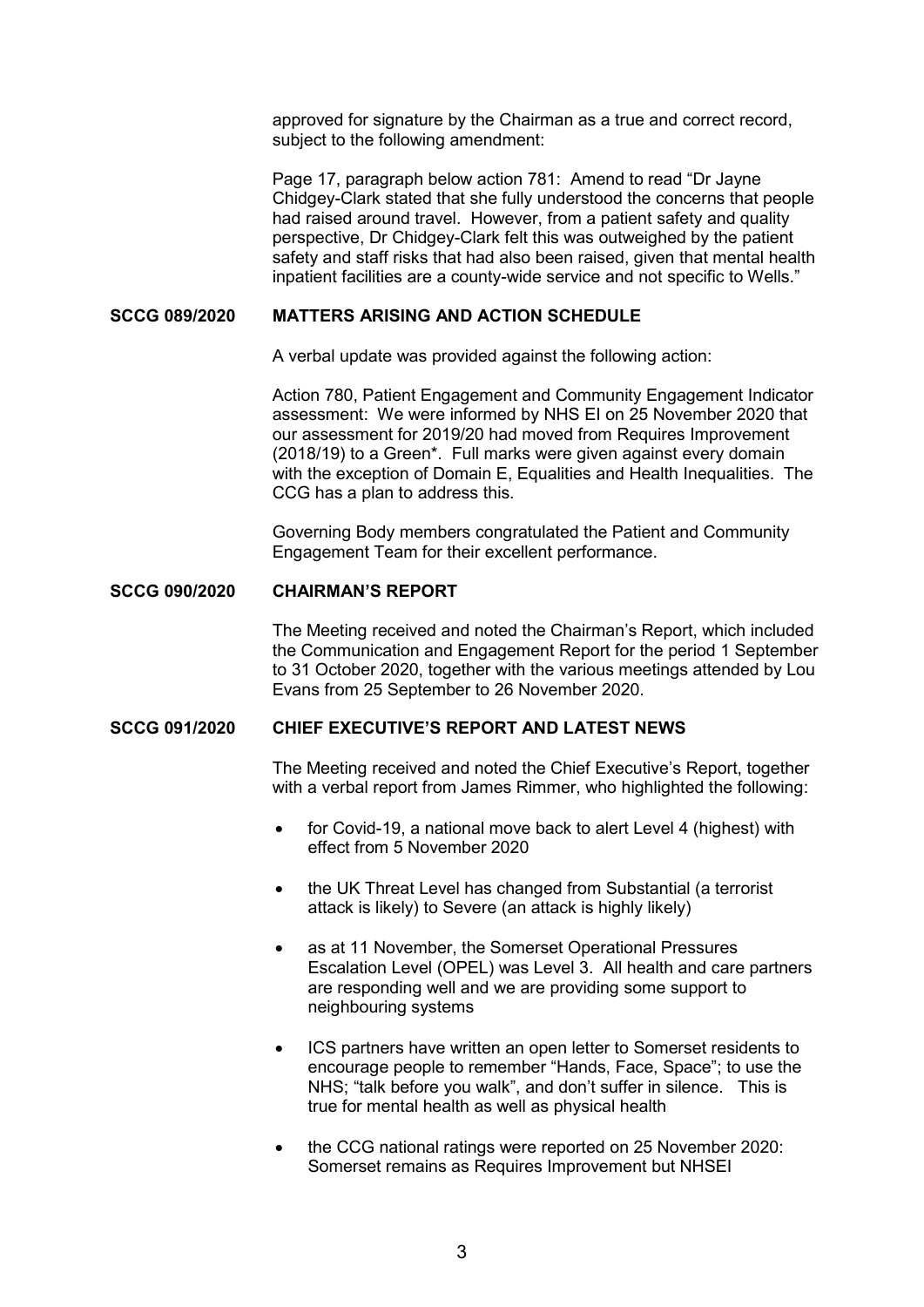acknowledged the good progress that had been made over the past 12 months

 Somerset is hoping to be designated as an ICS (Integrated Care System) before the calendar year end

 Governing Body members thanked the ICS for the open letter, which had been well received by patients and GP Practices.

#### **SCCG 092/2020 COVID-19 UPDATE**

 The Meeting received and noted the data for the Covid-19 pandemic as at 19 November 2020, as produced by Somerset County Council's Public Health team. Trudi Grant (Director of Public Health) and James Rimmer provided an updated verbal report and it was noted that:

- the effects of the second lockdown are starting to be seen, with figures reducing and levelling
- Somerset has experienced 5000 confirmed cases since the beginning of the pandemic, and now has a rate of 105.8 per 100,000 population (135 at peak)
- it will be important to make the last week of the second lockdown period count, and further reduce the infection rate: the more we increase our personal risk of Covid-19, the more we increase the risk to others
- Somerset has managed 600 local outbreaks. There has sadly been a slight increase in the number of deaths over the past two weeks
- from a service perspective, Somerset continues with its triple aim of responding to Covid-19, responding to winter pressures and working towards recovery
- some elements of elective services have been maintained but others have been stood down

 Referring to the number of deaths, Grahame Paine noted that the information does not include a breakdown of the age range: Trudi Grant responded that Somerset deaths are in the older population. There is now a slightly different pattern of hospital admissions, with more young people being admitted than in the first phase. Their condition is being managed effectively to allow them to return home as soon as possible.

 Dr Jayne Chidgey-Clark asked about capacity in the south-west and the likelihood of the Nightingale hospitals being opened: James Rimmer advised that Sir Keith Willets, leader of the national response, had reported to Matthew Hancock that services and staff were now "very tight and very tired", and the second lockdown has been harder than the first. The Nightingale hospitals are being reviewed on a weekly basis but at present are not being used. Critical care capacity is being reviewed nationally. The Exeter Nightingale Hospital has a different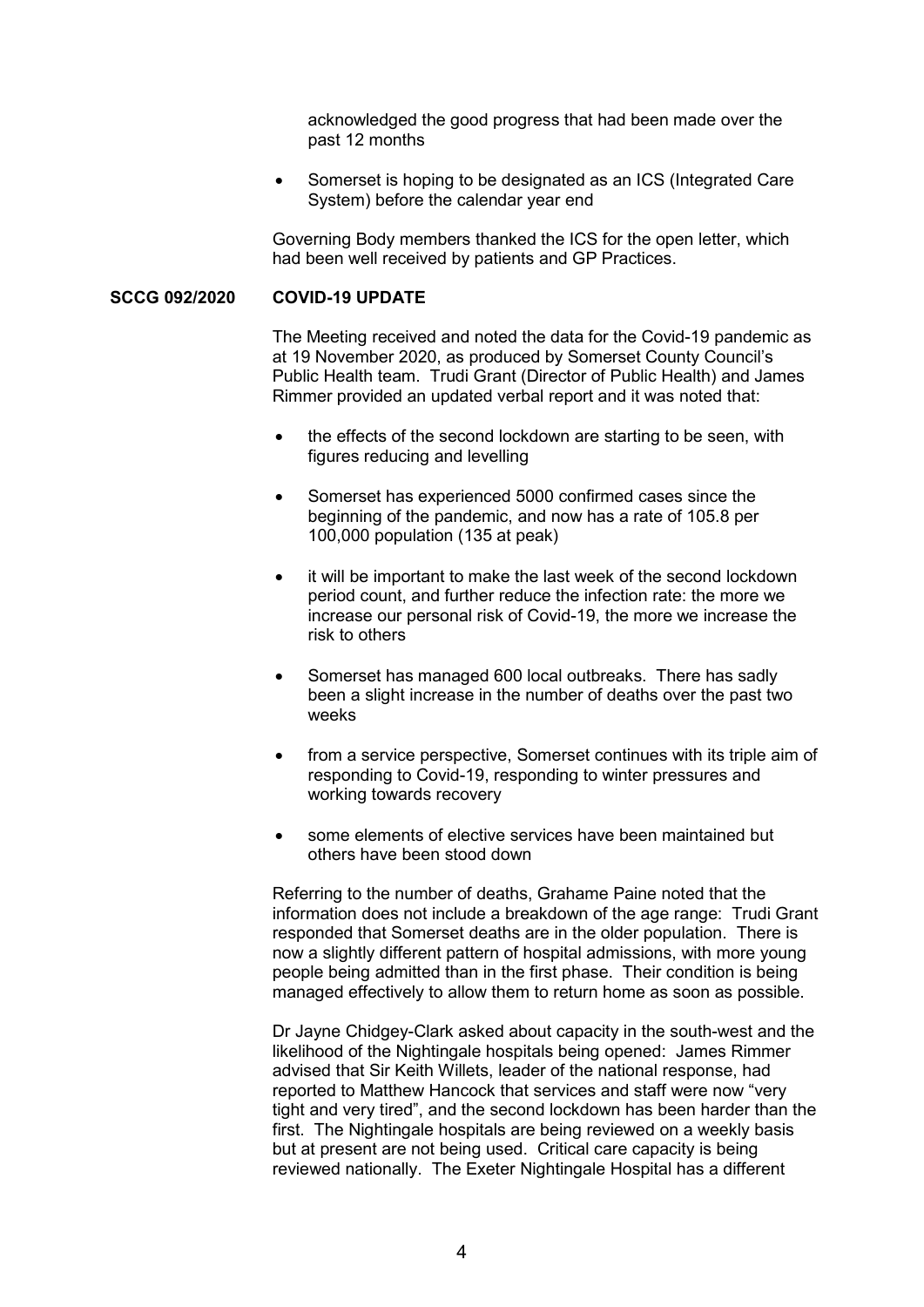model to the Bristol Nightingale. The Bristol Nightingale will start outpatient services for the Bristol Eye Hospital and paediatric day care for the Bristol Children's Hospital on 30 November. Both Bristol hospitals receive patients from Somerset, and the Bristol Nightingale will be able to provide the services in a more Covid-secure setting than their current environments.

 Trudi Mann asked about the communication plan for the Covid-19 vaccine: James Rimmer confirmed that we are making plans for mass vaccination and Somerset is well prepared to respond when the vaccines become available. GP Practices have been excellent in their support. Colleagues in the acute hospital will lead the healthcare worker response. We are working with the national team around the communications' plan and when clear messages are received, these will be shared.

 Basil Fozard asked about the communications' strategy to explain how people's own behaviour can influence the outcome for older people: Trudi Grant stated that messages need to be focused differently; firstly, towards the vulnerable population to make them aware and ensure they are practicing infection control. A different message will need to be focused towards younger people and working-age adults, as this is the group which is more likely to socialise in the run-up to Christmas, so they must remember to adopt the Hands, Face, Space approach.

 Dr Alex Murray confirmed that daily conversations are taking place with the Primary Care Network (PCN) Clinical Directors. Somerset NHS Foundation Trust, the local authority and volunteers are also being mobilised across the county. The system is working together to deliver a number of initiatives – the Covid at home project; the soft launch of Think 111 First; and the mass vaccination plan. So it is very busy, people are tired, but their hard work continues.

#### **SCCG 093/2020 SOMERSET INTEGRATED DIGITAL e-RECORD (SIDeR) REPORT**

 The Meeting received the SIDeR progress report which, contrary to the agenda, was brought for note rather than approval. Alison Henly and Allison Nation provided a presentation update which would replace the current papers on the website. It was noted that:

- the SIDeR Shared Care Record (SSCR) was scheduled to go live in April 2020 but was paused to allow digital services in Somerset to support their organisations in response to Covid-19
- the aim now is to go live in a phased approach with the first phase soft launch taking place from late November 2020 for Yeovil Hospital, St Margaret's Hospice and 63 of 65 GP practices
- Somerset County Council Adult and Children's Social Care, together with Somerset NHS Foundation Trust acute, community and mental health are due to commit to follow in 2021
- the SSCR will offer many potential benefits for both service providers and patients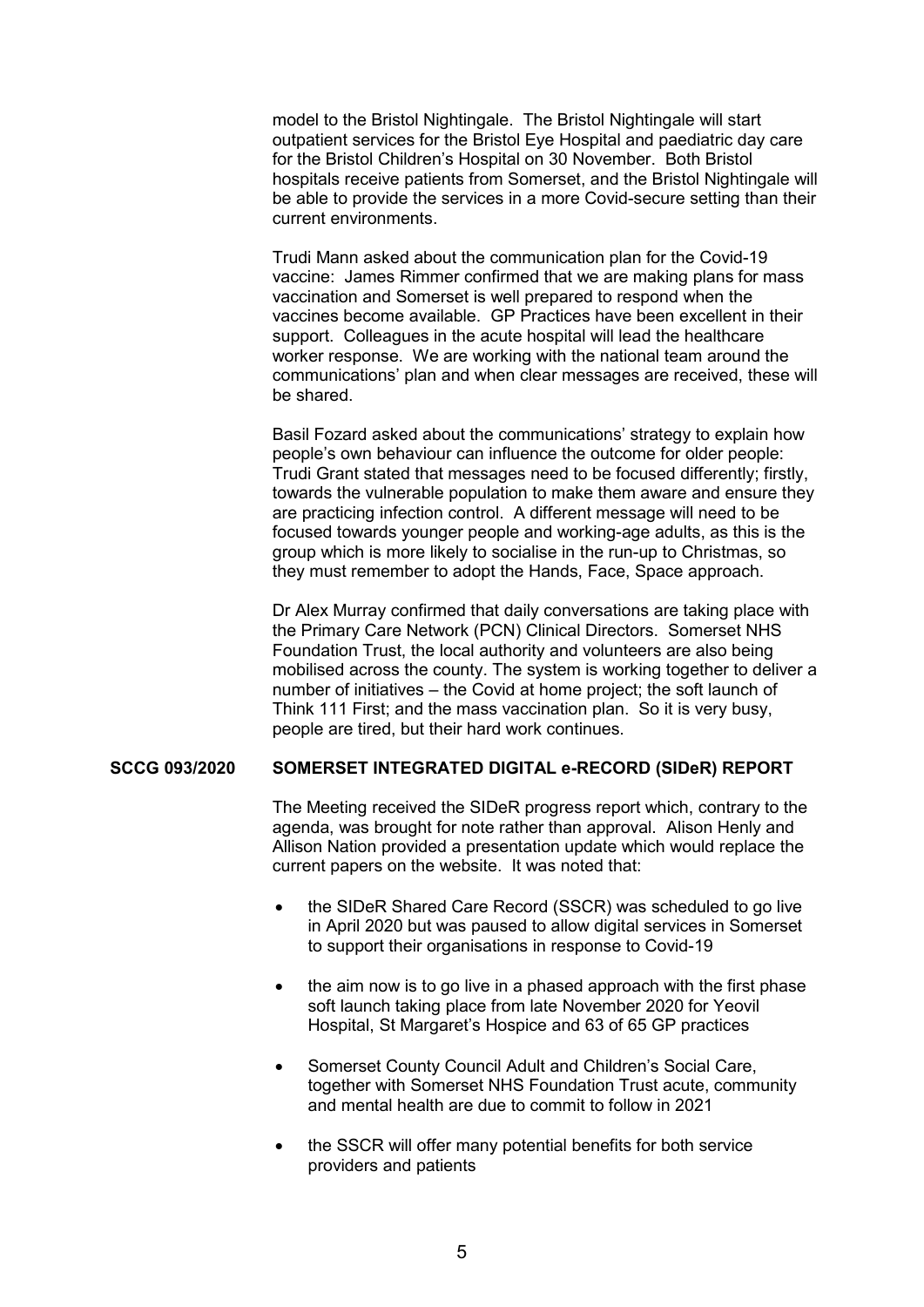James Rimmer commented that SIDeR had been a very powerful and collaborative project and thanked the Digital Team for their work. The programme does, however, carry some risk, predominantly delays due to Covid-19.

 Lou Evans was encouraged to hear about the progress made to-date and confirmed that further discussion would take place in Part B.

Action 787: Website to be updated to replace the current papers with the latest SIDeR presentation (Kathy Palfrey)

#### **SCCG 094/2020 EMERGENCY PLANNING, RESILIENCE AND RESPONSE (EPRR) SELF-ASSESSMENT ASSURANCE UPDATE REPORT**

 The Meeting received the EPRR Self-Assessment Assurance Update Report. Maria Heard and Peter Osborne provided a verbal report and it was noted that:

- this year has seen a sustained focus on EPRR due to Covid-19, preparations for EU exit and winter planning
- NHS EI have refined the process for 2020/21 so that organisations: focus on the actions taken in areas where they were partially or non-compliant last year; take the learning from the first wave of Covid-19 and include this in winter planning; undertake chemical biological, radiological and nuclear (CBRN) audits
- in 2019/20, the CCG, YDH and Taunton and Somerset NHS Foundation Trust (TST) were awarded full compliance with the standards; Somerset Partnership NHS Foundation Trust (SomPar) was assessed as substantially compliant and was required to progress three specific standards
- on 1 April 2020, TST and SomPar merged to form Somerset NHS Foundation Trust (SFT). The requirement to progress the three areas of non-compliance was carried forward to the new organisation. Full compliance is expected by March 2021
- all three organisations CCG, YDH and SFT are taking a continuing improvement approach towards learning, not just for EPRR but across all services and are incorporating the learning into their winter arrangements
- the CCG informally sought emergency planning reassurance from other key providers: SWAST - being assessed by Dorset CCG; Devon Doctors – being assessed by Devon CCG; E-zec (patient transport) – being assessed by BANES CCG; Care UK 111 Services – being assessed by London CCGs
- the CCG EPRR Policy has been reviewed in the light of the Covid-19 pandemic and will go to the Clinical Executive Committee for formal sign-off in December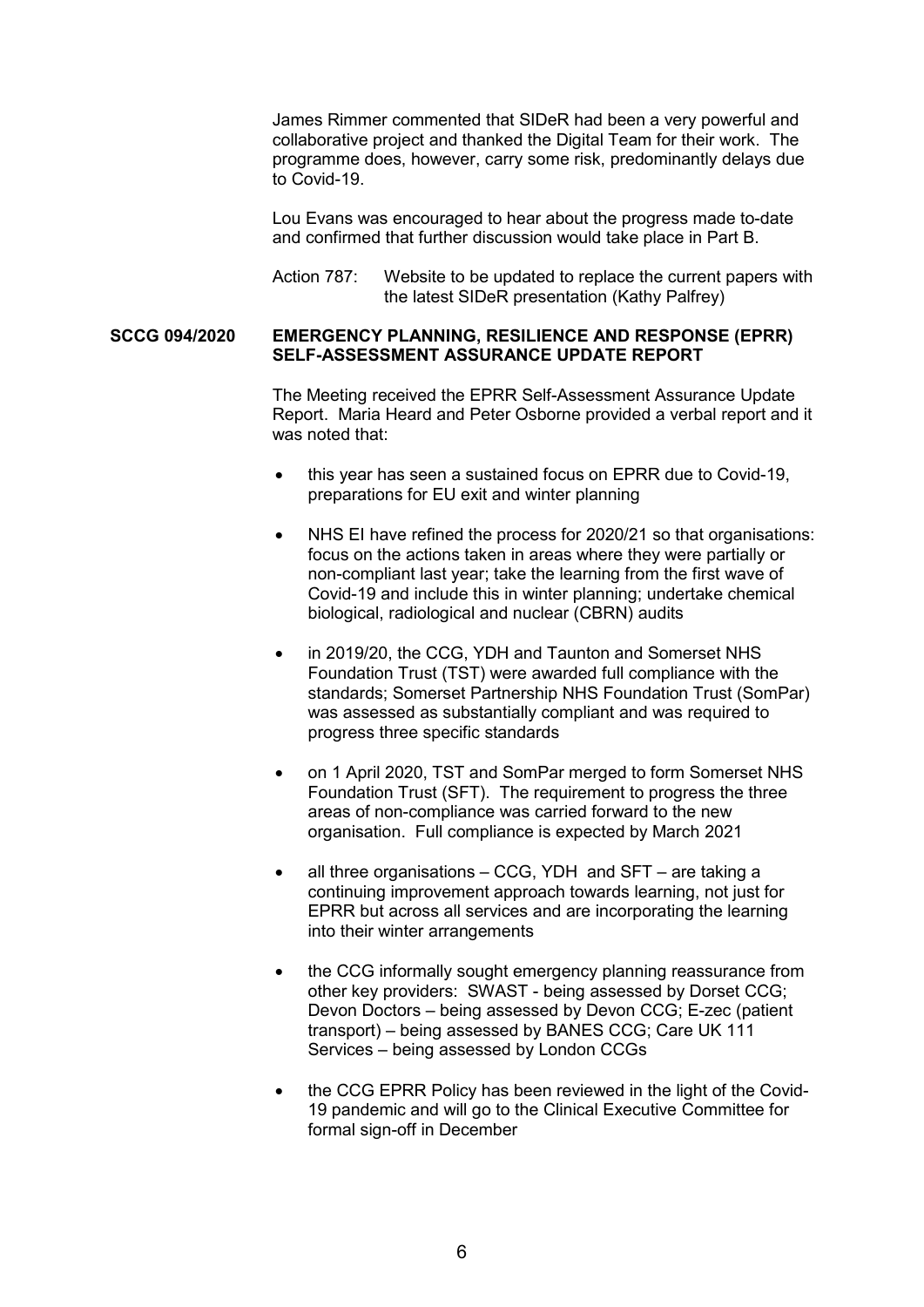Dr Jayne Chidgey-Clark asked about the risks and mitigations for the core standards where SFT is currently non-compliant: core standard 52 - monitoring of the Business Continuity Management systems against Key Performance Indicators (KPIs); core standard 66 – internal CBRN training:

 Peter Osborne responded that the merger of the two organisations had been positive in respect of improving compliance against the core standards. Staff have previously received CBRN training and full compliance is expected by the end of December 2020.

 Trudi Mann commented that GP Practices have their own business continuity plans and the Care Quality Commission (CQC) expects these to reflect the core EPRR standards. Trudi Mann asked, given their core role in the Covid-19 pandemic, if GP Practices were included in the EPRR assessment process:

 Maria Heard responded that GP Practices have not been formally part of the EPRR process in the past, but they are being supported by the primary care cell, which is in daily contact. Peter Osborne advised that the Local Medical Committee (LMC) is part of the system-wide group on the emergency planning forum under 'business as usual' and this will be broadened to involve as many of our providers as possible.

 Referring to the Statement of Compliance, the Governing Body and the Director of Public Health confirmed they were assured about the arrangements in place for EPRR, and noted that the CCG's selfassessment position had been assured by NHSEI as Fully Compliant.

 By a virtual show of hands, the Governing Body approved the EPRR Statement of Compliance.

### **SCCG 095/2020 FINANCE REPORT 1 APRIL TO 30 SEPTEMBER 2020**

 The Meeting received the Finance Report for the period 1 April to 30 September 2020. Alison Henly provided a verbal report, summarised as follows:

- as previously advised, for the first six months of this year a retrospective claim process has been in place for additional costs in excess of the CCG's initial allocation
- retrospective claims for the period April to August have been fully funded and therefore the report only reflects the variance for September which has informed this month's claim
- the report highlights a variance of £4.3m, made up of £2.1m Covid related costs and £2.2m of non-Covid costs. The report highlights these variances for full transparency
- the payment with NHS trusts has moved to a block contract basis for 2020/21, based on actual 2019/20 expenditure levels, and the variances reflect where these are higher than the funding available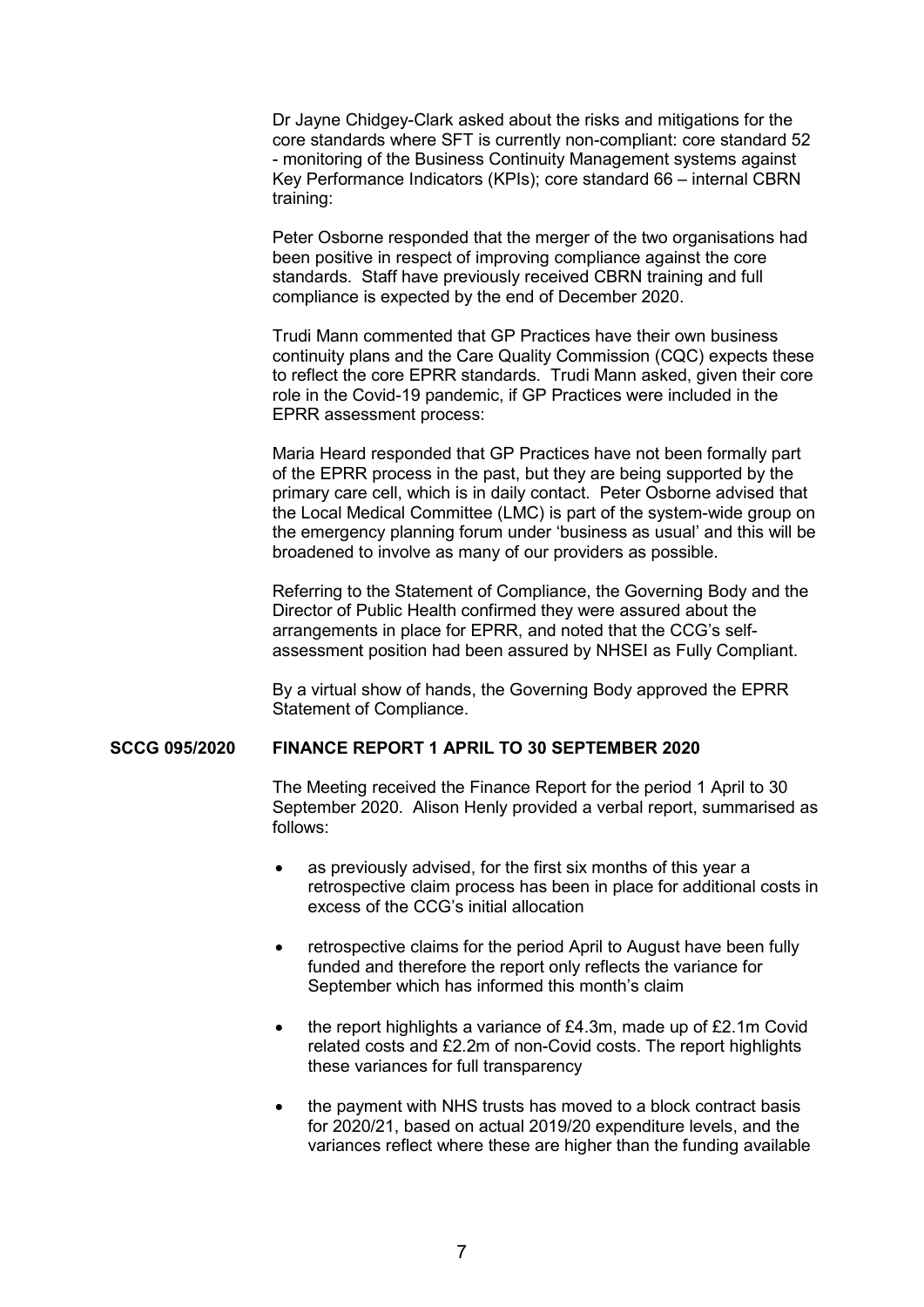- a number of specific issues have impacted on prescribing resulting in a variance of £541k in September, including a reduction in the funding allocation for primary care services
- a national audit programme is currently taking place and as a result confirmation of funding is slightly delayed, with confirmation expected by the end of November
- the CCG has continued to support local businesses through ensuring fast payments and is routinely paying 100% of invoices within 30 days
- budgets for months 7-12 have now been reviewed and supported at the Finance and Performance Group and we will report against these moving forward

 Grahame Paine commented that this is the first month in 2020/21 that our performance is being assessed against an agreed budget. A £4.2 million variance is shown on page 7 of the report and the Finance and Performance are Committee are drilling down into this.

 By a virtual show of hands, the Governing Body approved the report of the CCG's financial position as at 30 September 2020.

#### **SCCG 096/2020 INTEGRATED BOARD ASSURANCE REPORT FOR THE PERIOD 1 APRIL TO 30 SEPTEMBER 2020**

 The Meeting received the Integrated Board Assurance Report for the period 1 April to 30 September 2020. Alison Henly and Val Janson provided a verbal report, summarised as follows:

- there has been a significant increase in demand for the out of hours and 111 service and more recently ambulances. To support this a number of actions have been taken:
- integrated urgent care clinical validation service was launched on 2 November, following a successful pilot which showed high levels of clinical validation coupled with high re-direction of patients to alternative services that are more appropriate to their clinical needs
	- the launch of the Think 111 first initiative due to come online from 1 December 2020
	- recruitment of the high intensity users to support 30 patients through signposting to more appropriate services
- elective performance:
	- in September 2020, 33,887 patients were on an incomplete pathway waiting for their definitive treatment. This represents a reduction of 5,400 patients compared to the position in February. While the referral demand further increased in September, the overall number of patients on an incomplete pathway reduced by 641 compared to August due to the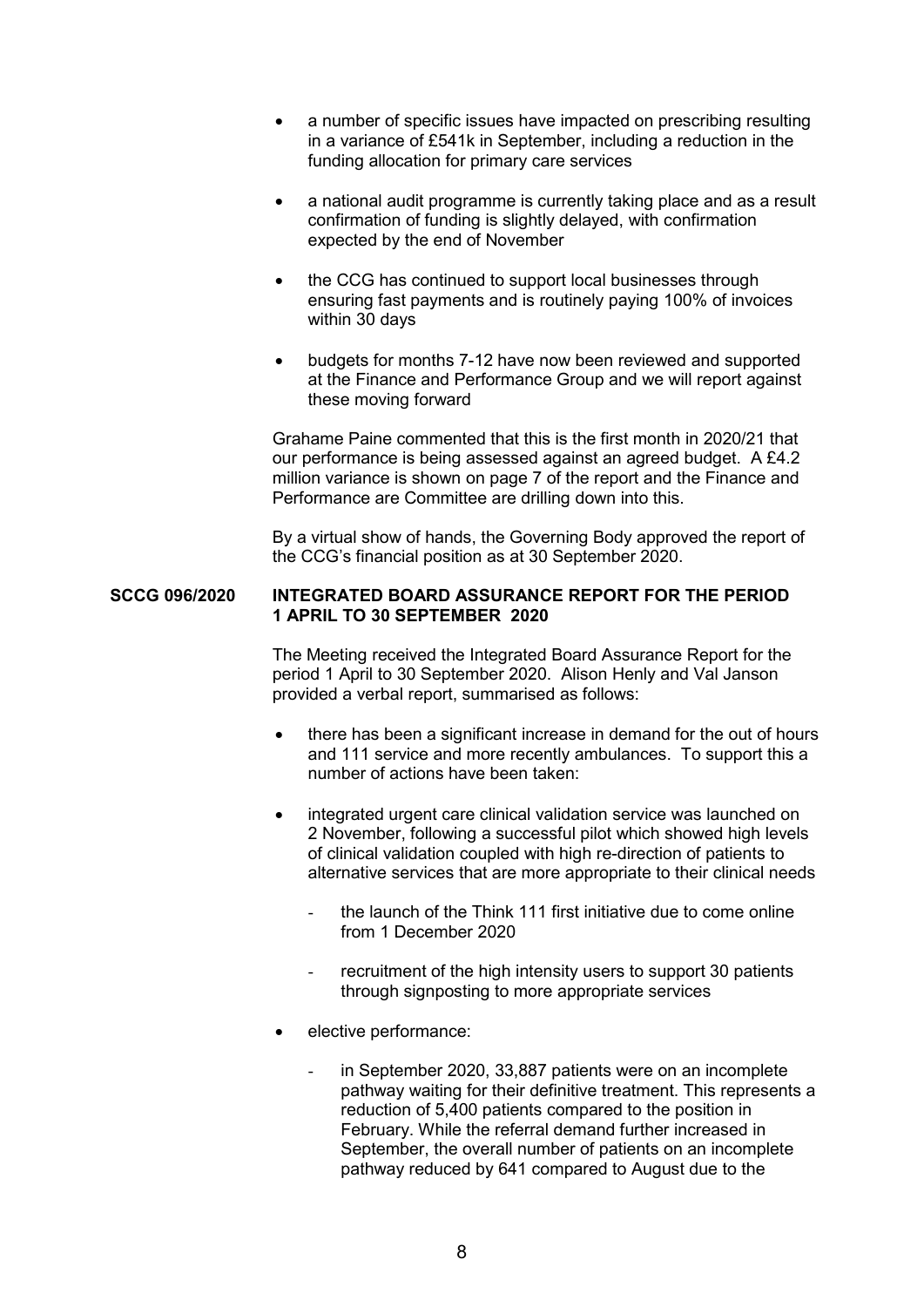significant increase in the volume of elective activity delivered in September

- there has been a continued focus on people who have waited for the longest period of time. As a result of the prioritisation of long waiting patients and the focus on the increase in elective activity, the rate of increase in the number of patients waiting in excess of 47 weeks is starting to slow
- the report shows the current performance levels of cancer services and the significant number of positive actions which are being taken to improve the position
- the improving access to psychological therapy (IAPT) service continues to exceed the national and local performance recovery targets. The change in service model to supporting people predominately through telephone, video and webinar interventions has succeeded in maintaining the service delivery. Face to face appointments are still available by exception, and where clinically appropriate, in line with national guidelines
- the report includes a summary of our important focus on Learning Disability and Autism. This section will continue to be developed to reflect the focus we have on this
- the report summarises the development taking place in Somerset maternity services. Digital resources are being formally launched in November, including a mum and baby app, a maternity toolkit and a number of animations to give support, advice and signposting to support Somerset women and families
- some elements of reporting have been stood down in line with the national guidance for reducing the burden during Covid-19
- the Quality and Nursing Directorate is supporting many of the Covid-19 cells and the Infection Prevention and Control team are working across the whole system, including with the Local Authority and Public Health

 Basil Fozard emphasised that over the next five or six months we should focus on things that are manageable, and draw up a 'super priority list' eg. diagnostics, 62 day cancer target, prophylaxis, children's mental health: Val Janson confirmed that we are already focusing on these and other priorities, and that much 'business as usual' is taking place to reflect our statutory duties.

 Dr Jayne Chidgey-Clark asked about aspirational trajectories to limit the impact of Covid-19: Val Janson responded that we are working with Healthwatch to look at harm reviews. James Rimmer advised that risk assessment planning is underway, both locally and regionally. We are focusing on performance in Somerset but we work closely with the regional team and other regions to benchmark ourselves against the national picture. Somerset is generally performing well although the challenges will continue. We are looking to mitigate the risks wherever possible and to ensure service maintenance when we can. Use is being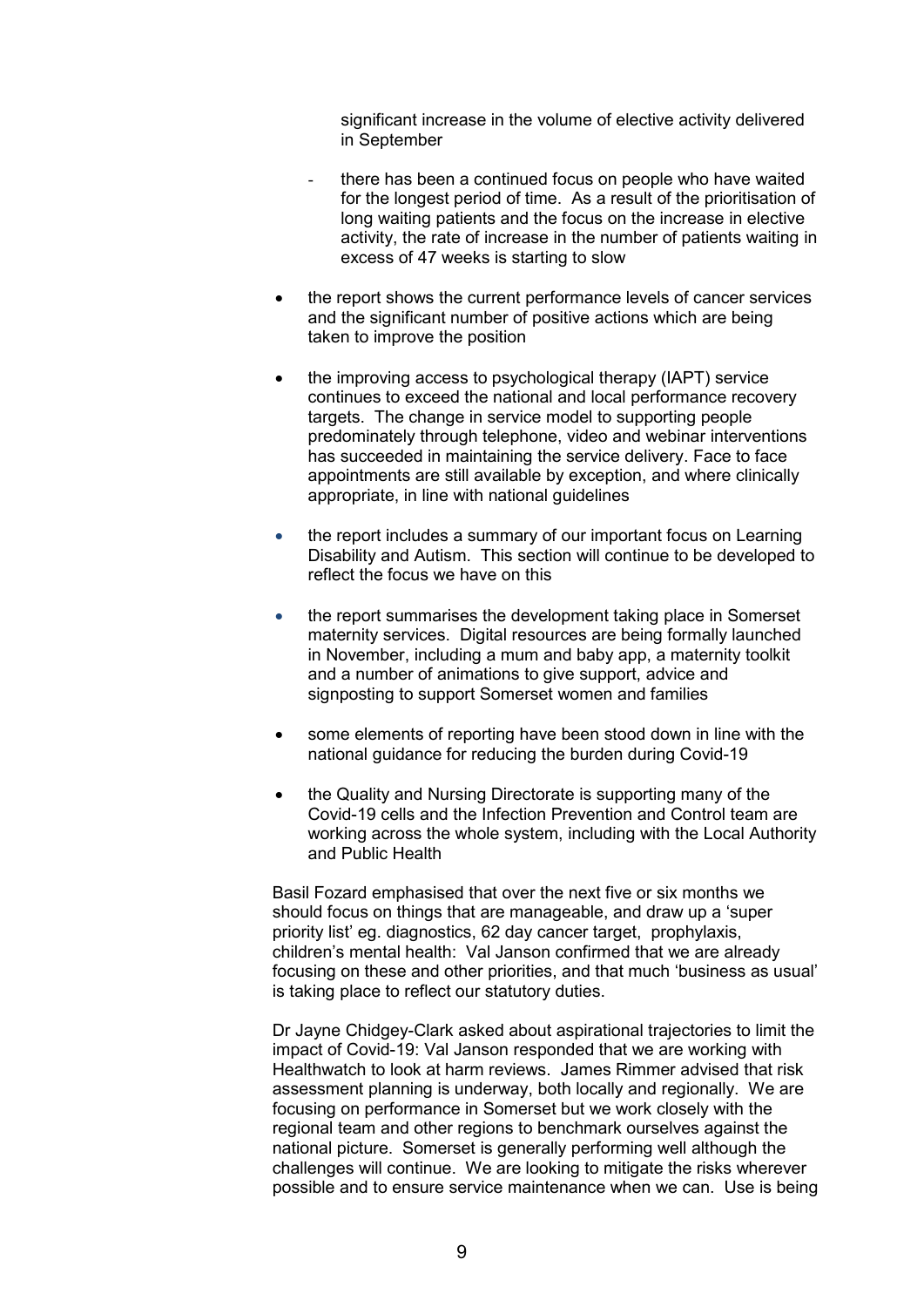made of the independent sector facilities, at Nuffield Taunton and Shepton Mallet.

### **SCCG 097/2020 DATES FOR GOVERNING BODY MEETINGS 2021**

 The Meeting received and noted the dates for the Governing Body meetings during 2021 until March 2022. MS Teams meeting links will be issued to the Governing Body and members of the public would continue to be invited to pre-register and raise Public Questions. We hope to be able to resume some face-to-face meetings in the spring but this will depend on the Covid-19 situation.

# **SCCG 098/2020 ANY OTHER BUSINESS**

There was no further business.

## **SCCG 099/2020 DATE OF NEXT MEETING**

 The next meeting of the Governing Body will be held on 28 January 2021 at 9.30 am via MS Teams. Papers will be published in advance on our website and members of the public are invited to submit their questions to kathy.palfrey@nhs.net by midday on Tuesday, 26 January 2021.

 The Chairman brought the Part A Meeting to a close and advised that the Governing Body would now move into closed session. Part B meetings are held in private due to the confidential nature of the business to be transacted, publicity on which would be prejudicial to the public interest.

CHAIRMAN …………………………………… DATE …………………………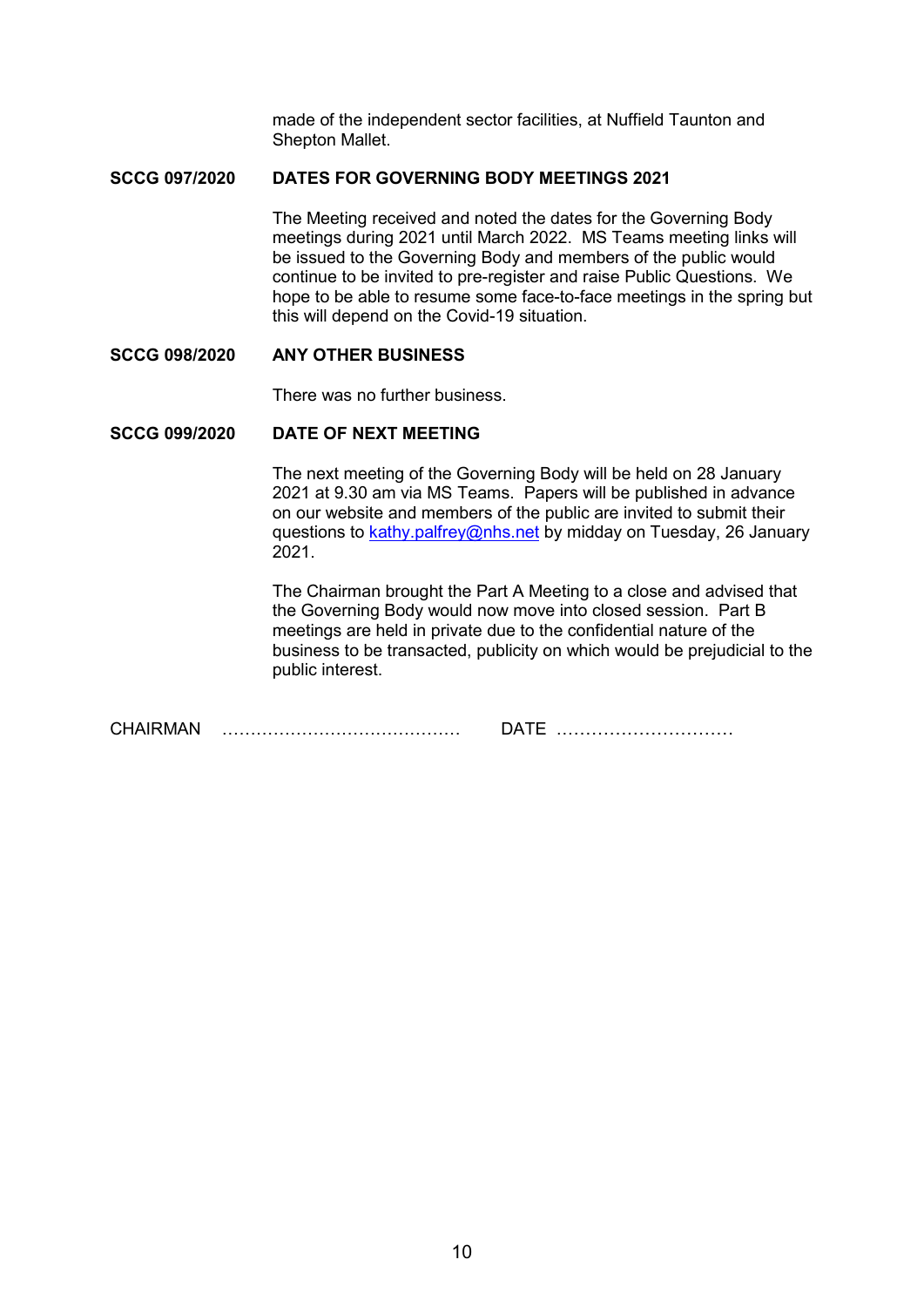

## **ACTIONS ARISING FROM THE PART A SCCG GOVERNING BODY MEETING HELD ON 26 NOVEMBER 2020**

*Text in green was added arising from discussion at the Virtual meeting of the Governing Body on 26 November 2020 and through subsequent updates from Directors. Items marked Complete, Closed or subsumed into Business as Usual will be deleted from future schedules*

| <b>Action</b><br>No. | <b>Action</b>                                                                                                                                                                            | Lead                                    | <b>Updates/Action Date</b>                                                                                                                                                                                                                                                                                                                                                                                                                                                |
|----------------------|------------------------------------------------------------------------------------------------------------------------------------------------------------------------------------------|-----------------------------------------|---------------------------------------------------------------------------------------------------------------------------------------------------------------------------------------------------------------------------------------------------------------------------------------------------------------------------------------------------------------------------------------------------------------------------------------------------------------------------|
|                      | <b>Actions Arising from Meeting held on 26 November 2020</b>                                                                                                                             |                                         |                                                                                                                                                                                                                                                                                                                                                                                                                                                                           |
| 787                  | Website to be updated to<br>replace the current papers<br>with the latest SIDeR<br>presentation                                                                                          | <b>Kathy Palfrey</b>                    | <b>Complete</b>                                                                                                                                                                                                                                                                                                                                                                                                                                                           |
|                      | Actions Arising from Meeting held on 24 September 2020                                                                                                                                   |                                         |                                                                                                                                                                                                                                                                                                                                                                                                                                                                           |
| 784                  | Decline in VTE<br>assessments to be raised<br>with YDH                                                                                                                                   | Sandra Corry/<br>Val Janson             | Providers are looking at this.<br>Some data has been supplied but<br>there are gaps. (Per VJanson 26<br>November 2020)                                                                                                                                                                                                                                                                                                                                                    |
| 783                  | Review the risk ratings<br>contained in the Winter Plan<br>against the risk register and<br>reflect appropriately                                                                        | Alison Henly/<br><b>Alison Rowswell</b> | We regularly review our risk<br>ratings and this will be reflected<br>appropriately. Closed.                                                                                                                                                                                                                                                                                                                                                                              |
| 782                  | Monthly email about<br>progress on West Somerset<br>digital access to be sent to<br>Governing Body members                                                                               | Alison Henly/<br><b>Allison Nation</b>  | Ongoing. Closed                                                                                                                                                                                                                                                                                                                                                                                                                                                           |
| 780                  | Chairman's Report:<br>Patient Engagement and<br><b>Community Engagement</b><br>Indicator assessment to be<br>followed-up: what is the<br>outcome? what are the<br>reasons for the delay? | <b>Jane Harris</b>                      | The Indicator assessment is<br>undertaken by NHSE/I but has<br>been delayed due to Covid-19<br>priorities.<br>As at 26/11/20: We were<br>informed by NHS EI on 25<br>November 2020 that our<br>assessment for 2019/20 had<br>moved from Requires<br>Improvement (2018/19) to a<br>Green*. Full marks were given<br>against every domain with the<br>exception of Domain E, Equalities<br>and Health Inequalities. The<br>CCG has a plan to address this.<br><b>Closed</b> |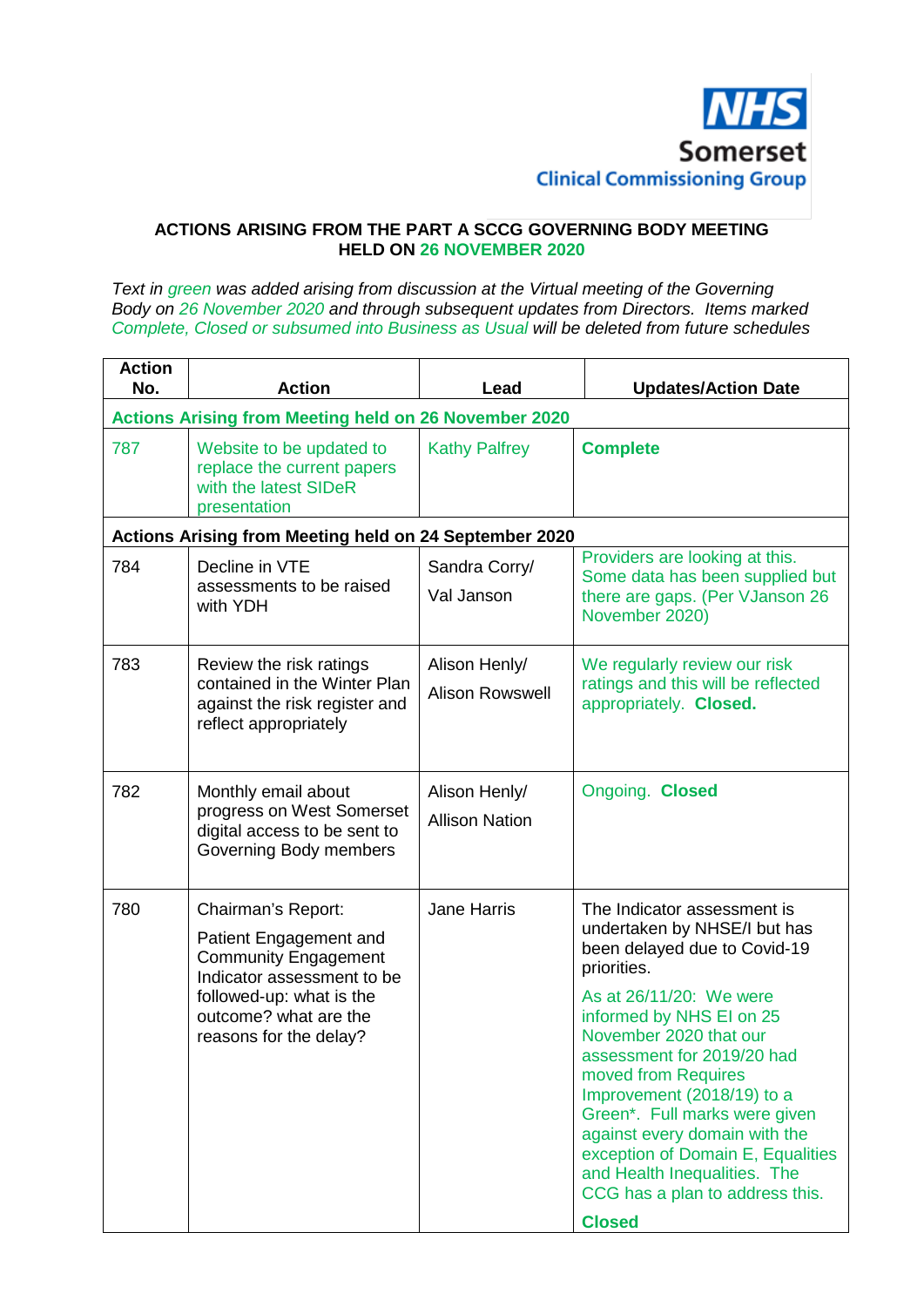| Actions Arising from Meeting held on 30 July 2020 |                                                                                                                                               |                                                  |                                                                                                                                                                                                                                                                                                                                                                                                                                                                                                                                                                                                                                                                                                                                                                                                                                                                                     |
|---------------------------------------------------|-----------------------------------------------------------------------------------------------------------------------------------------------|--------------------------------------------------|-------------------------------------------------------------------------------------------------------------------------------------------------------------------------------------------------------------------------------------------------------------------------------------------------------------------------------------------------------------------------------------------------------------------------------------------------------------------------------------------------------------------------------------------------------------------------------------------------------------------------------------------------------------------------------------------------------------------------------------------------------------------------------------------------------------------------------------------------------------------------------------|
| 776                                               | <b>QSP Exceptions Report:</b><br>Consider how we can work<br>to understand the impact of<br>delayed treatment on<br>patients' quality of life | Sandra Corry/<br><b>Val Janson</b>               | As at 26/11/20: We are working<br>with Healthwatch to look at harm<br>reviews, starting with a pilot project<br>of 50 patients with intention to roll out<br>across Somerset FT and YDH (per<br>VJanson).                                                                                                                                                                                                                                                                                                                                                                                                                                                                                                                                                                                                                                                                           |
|                                                   |                                                                                                                                               |                                                  | Risk assessment planning is<br>taking place both locally and<br>regionally (PS&Q)                                                                                                                                                                                                                                                                                                                                                                                                                                                                                                                                                                                                                                                                                                                                                                                                   |
|                                                   | Actions Arising from Meeting held on 28 November 2019                                                                                         |                                                  |                                                                                                                                                                                                                                                                                                                                                                                                                                                                                                                                                                                                                                                                                                                                                                                                                                                                                     |
| 741                                               | <b>Procurement Decisions</b><br>Register to be reviewed and<br>an update provided to the<br>GB on 30 January 2020                             | Alison Henly/<br>Peter Osborne/<br>Jacqui Damant | 30 January 2020.<br>A review of the current<br>procurement register and<br>comparison with other CCGs and<br>relevant guidance has suggested<br>we need to expand the register to<br>include a broader range of<br>procurements than are currently<br>published.                                                                                                                                                                                                                                                                                                                                                                                                                                                                                                                                                                                                                    |
|                                                   |                                                                                                                                               |                                                  | The next steps are to review and<br>develop the contracts database to<br>enable the publication of all the<br>contracts that are subject to<br>formal competitive procurement in<br>line with the CCG's Standing<br>Financial Instructions.<br>The work has commenced and<br>the aim is to conclude the<br>updating of the database and<br>publish a revised Procurement<br>Register by 31 March 2020 to<br>coincide with the end of the<br>current financial year. An update<br>on the work will be provided to the<br>next Audit Committee meeting on<br>26 February 2020.<br>22/7/20: Covid19 led to this<br>action being stalled. Discussion<br>took place with Tanya Whittle on<br>14 July 2020 to agree a way<br>forward.<br>It was agreed to set up a planning<br>workshop in early September,<br>following initial scoping work, with<br>a view to taking this to the Audit |